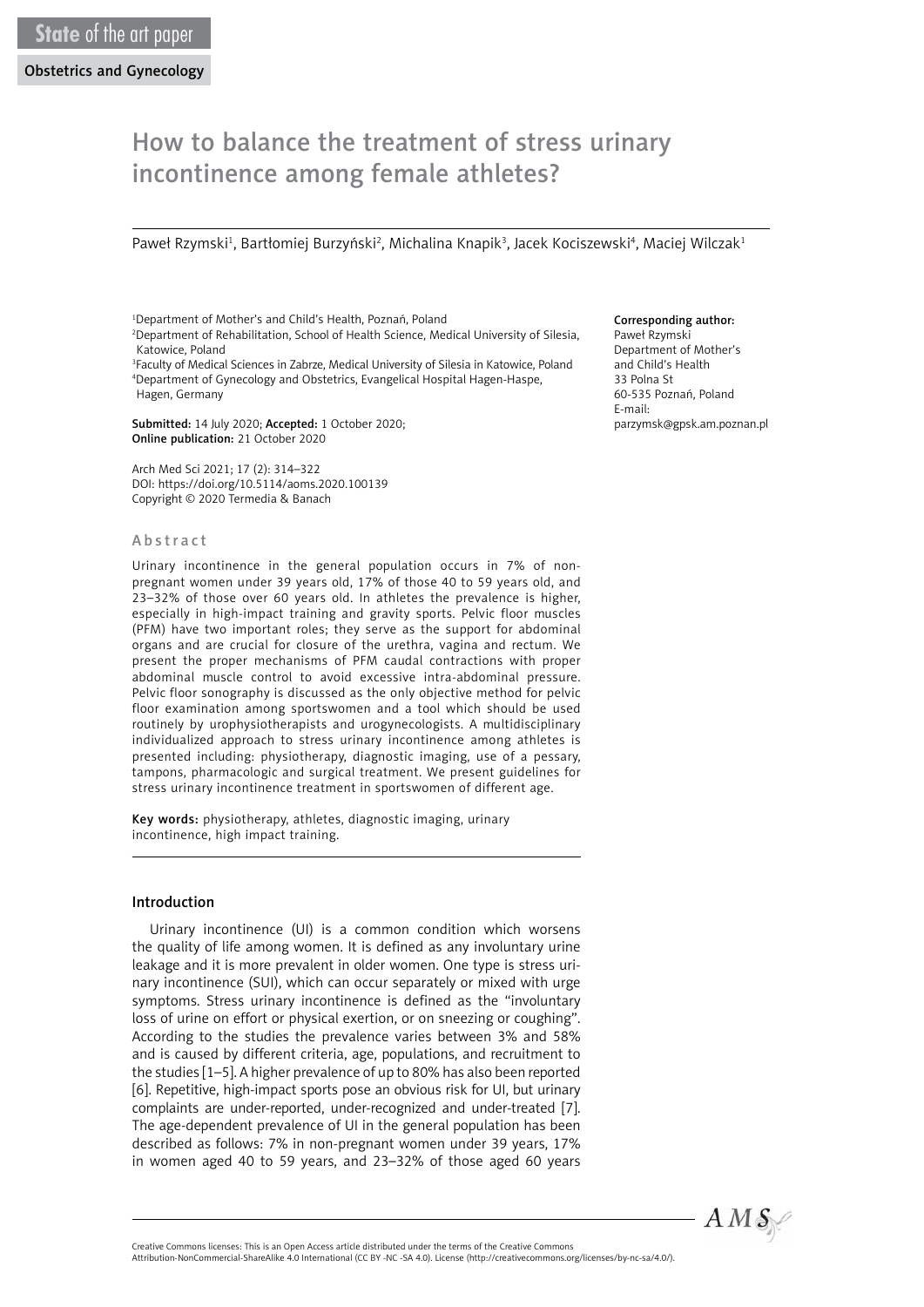or over. During pregnancy the risk is higher, but all the statistics are also underestimated [4, 8]. Stress urinary incontinence is also a dominating symptom among triathletes, although swimming and cycling are considered to be less risky than running. However, this particular accumulation of three disciplines with high-volume and cross training probably produces a synergic negative effect on the pelvic floor. The occurrence of SUI was found to be 37.4% among sportswomen preparing for competition up to ironman distance (cumulative 140.6 miles) [9]. Dos Santos *et al.* quantified urine loss using a pad test to illustrate the differences between high and low impact disciplines. Running, skating, basketball and karate were at higher risk, whereas cycling, ballet and contemporary dance were all negative in pad tests. Cumulative training experience over years, and earlier commencement of exercise were an additional two factors correlated with SUI. Interestingly 24% of patients who considered themselves as continent were also positive in the pad test; thus the authors diagnosed them with SUI [5].

Moderate physical activity does not seem to increase the risk for UI, but strenuous exercise should be considered as a risk factor. Thus, the discipline determines its occurrence; some of the highest rates have been reported among gymnasts, trampolinists and athletes [2, 3]. On the other hand, increased intra-abdominal pressure and ground-reaction forces may also stimulate the contraction of pelvic floor muscles (PFMs).

### Anatomical and functional concerns

Pelvic floor muscles have two important roles; they serve as the support for abdominal organs and are crucial for closure of the urethra, vagina and rectum. Their anatomy is also subject to discussion; thus some structures (muscles, ligaments, fascias) are not always anatomically recognized. Aside from their functional role, some of them may even be hypothetical (e.g. does the fascia pelvis exist?). Main muscles include: levator ani, coccygeus, obturator internus and the piriformis muscle. The levator ani is cone-shaped, embraces the vagina and consists mostly of transverse striated muscle, but some smooth muscles have also been reported [10–12]. This indicates its major role under short-term strain and its connection to the urethra is important in stabilization and prevention of damage [12]. The true anatomical connection between the levator ani and the urethral sphincter is also subject to discussion as to whether it really exists [12]. Even if an anatomical connection is dubious, the PF muscles should be considered as a "complex", with the urethra being crucial for urine continence.

The puborectalis muscle as a part of the levator ani muscle is the most important for urine continence. The fast muscle fibers respond quickly, and partially involuntarily, when the intraabdominal pressure increases [13]. Some authors also distinguish the pubococcygeus muscle, although magnetic resonance imaging (MRI) findings suggest its role is rather more supportive, whereas the puborectalis muscle has a strong urethral closure function. The whole mechanism of the PFM is described as changes between "basin" to "dome" shape. The contracting pubococcygeus and iliococcygeus muscles shift the coccygeus ventrally and cranially [10, 11]. Down to the pelvic floor the genitourinary diaphragm is perforated by the urethra and vagina. The transverse perineal muscle embraces the urethra, forming the sphincter. Other muscles have been identified, but their anatomical presence has also been questioned during surgical procedures [14, 15]. The inner urethral sphincter consists of smooth muscle continuing from the detrusor muscle. Both are controlled involuntarily. The outer sphincter consists of transverse striated muscle and is voluntarily controlled. The female urethral sphincter also consists of a compressor urethral muscle and a urethrovaginal sphincter [16, 17]. Bardoni *et al*. described both the thoracic diaphragm and pelvic floor diaphragm as functionally similar. When contracted they elevate, and during relaxation they descend. Their constant cooperation is important in regulating intra-abdominal pressure. In sportswomen this is even more important due to respiratory demands and the effort required from core muscles. The pelvic floor is anatomically connected to the transverse abdominal muscle, thoracolumbar fascia and gluteus muscle [18]. The stability of pelvic support determines urine continence [19].

Urinary continence is determined by the balance between intravesical and intraurethral pressure. Intravesical pressure is also influenced by intraabdominal pressure, whereby intraurethral pressure is controlled by the sphincter and muscle "hammock" (levator ani, anterior vagina wall). When intraabdominal pressure increases, the mechanism regulating the closure of the urethra consists of shortening the sub-urethral part of the vagina and levator ani, with simultaneous sacrouterine ligaments that pull in a posterior direction. If the proper reflex and balance or the posture is dysregulated, it can often lead to UI in young athletes. This could be exacerbated by an excess of superficial muscle training without the precaution of deep muscle training (transverse and oblique). Urinary incontinence is a result of a disbalance between pushing pressure (intraabdominal transmitted to central perineal ligaments and sacrococcygeal ligaments) and resisting pressure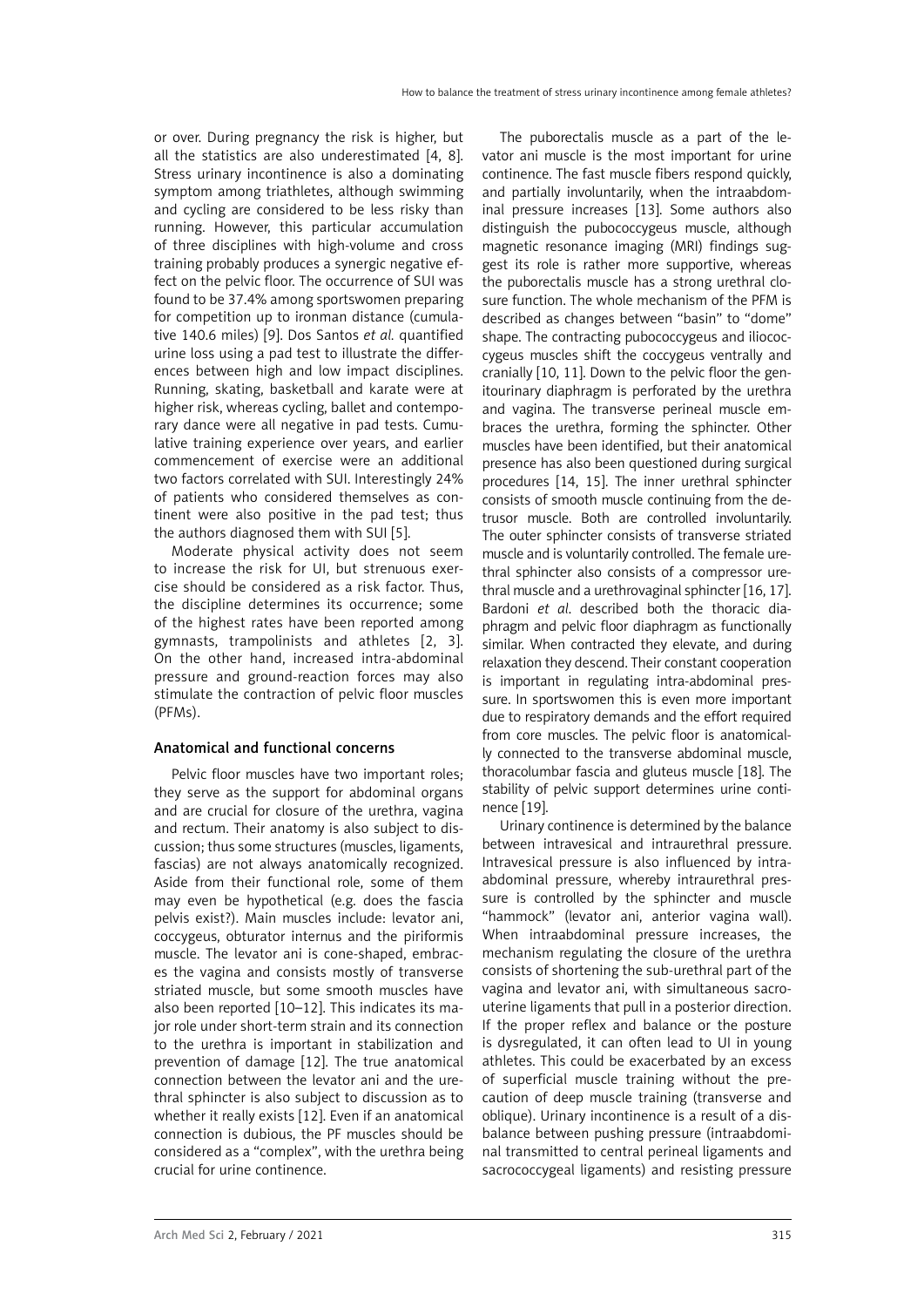(pelvic floor and pelvic organs) [20]. As a result of some hypoestrogenism (loss of menstrual periods, loss of fatty tissue) younger athletes are especially at risk. Other risks for younger athletes are: lumbar hyperlordosis due to a lack of proper abdominal musculature training, which tends to horizontal sacral bone, promoting different pelvic angles [20].

During physical activity the rectus abdominis muscle and oblique abdominal muscles stabilize the lumbar-pelvic-iliac complex and additionally increase the intra-abdominal pressure [21, 22]. The second group of this complex consists of transverse abdominal muscle (TrA), the lumbar multifidus muscle, thoracic diaphragm and the PFM. During activity the TrA acts as a powerful stabilizer with limited movement. But its role in increasing intra-abdominal pressure also translates into the displacement of inner organs towards the pelvic floor. Proper cooperation between this complex and the PFM is needed [21]. With aging athletes the muscle is substituted by fatty tissue that destabilizes the lumbar-pelviciliac complex with a change in intra-abdominal pressure [23]. Both the thoracic diaphragm and the PFM consist of fast and slow contractile muscles. When acting properly they determine the stabilization of the pelvic floor during sport activities. The intraurethral pressure should always exceed the intra-abdominal pressure, and in our opinion the muscle timing is the most important. Junginger *et al.* proved that only simultaneous contraction of the TrA and PFM provides urine continence [24]. We would even suggest that prior PFM contraction to TrA is the best pattern for female athletes. In a pathological condition TrA activation prior to PFM provokes urine leakage. This becomes more pronounced during high impact activity, and improper muscle contraction timing is more important than PFM strength itself. According to Thomson *et al.*, and also in our opinion, the proper vector of the PFM contraction pattern is the second mechanism in continence of urine. Physiologically, as seen in ultrasound examination, the bladder neck elevates during PFM contraction. In dysfunction the bladder neck descends or does not move, and this could be enhanced by intra-abdominal pressure [25, 26]. The caudal vector of the PFM excludes the proper closure of the urethra and is more frequently seen in athletes [27, 28]. Interestingly, submaximal contraction of the TrA and PFM enables the elevation of the bladder neck, but additional activation of internal oblique muscles makes it impossible [24]. Thus, we suggest making an evaluation of the oblique muscle in ultrasound during exercise. The previously described mechanisms, important for athletes during high impact training, did not include urethral movement. A weak PFM does not support the urethra, and this is a condition that can also be described in ultrasound [29–33]. During the Valsalva maneuver in some women the urethra remains in the same location and is not displaced by the pubovaginalis or puborectalis muscle, and the urethral closure is ineffective. This mechanism could be more frequent in young athletes where no PFM deficiency is observed. It suggests that proper urine continence is conditioned by proper muscle elasticity and dynamics rather than the power of contraction. Bø hypothesizes that in athletes repeated intra-abdominal pressure peaks create caudal force on the PFM, implicating muscle weakness [34]. After years of training the intraurethral closure pressure is not sufficient, as proven by Hagovska *et al*. [35]. Capson *et al.* observed in electromyography that during the Valsalva maneuver the contraction power of the PFM was higher in the vertebral neutral position and lower in athletes with excessive or low lumbar lordosis [36].

The anatomical structure of the pelvic floor muscles determines their function, which can be improved through appropriate exercise. Professional physiotherapy takes into account the phasic and tonic work of the pelvic floor muscles. The first is practiced with a short contraction time and longer relaxation, and the second with a long contraction time and the same relaxation time. The number of tensions is adjusted individually to the patient's clinical condition. Several authors have concluded that quality is better than quantity with regard to contraction of the pelvic floor muscles [37].

### How does the functional anatomy of the pelvic floor translate into clinical practice in athletes?

A study among Portuguese athletes compared to controls revealed interesting data. Elite athletes were divided into groups of different sport disciplines with respect to training and exercise characteristics. They all had lower parity, BMI, less constipation or a family history of UI. The highest prevalence of UI was among gravity sports (84.4%); for other groups of sports, including technical sports, endurance sports, power sports and weight sports, prevalence of this condition was reported between 14.3% and 33.3%. Most of the symptoms occurred during practice or at the end of training or a competition. Most of the women use a pad to reduce urine leakage. They also consider UI as a factor which affects their performance [2]. Among cyclists and soccer players incontinence urge is more apparent [4]. High intensity training and competition measured by MET-min (> 8.0) could also increase the risk for SUI among young women  $( $35$ )$  in various types of sport. The highest risk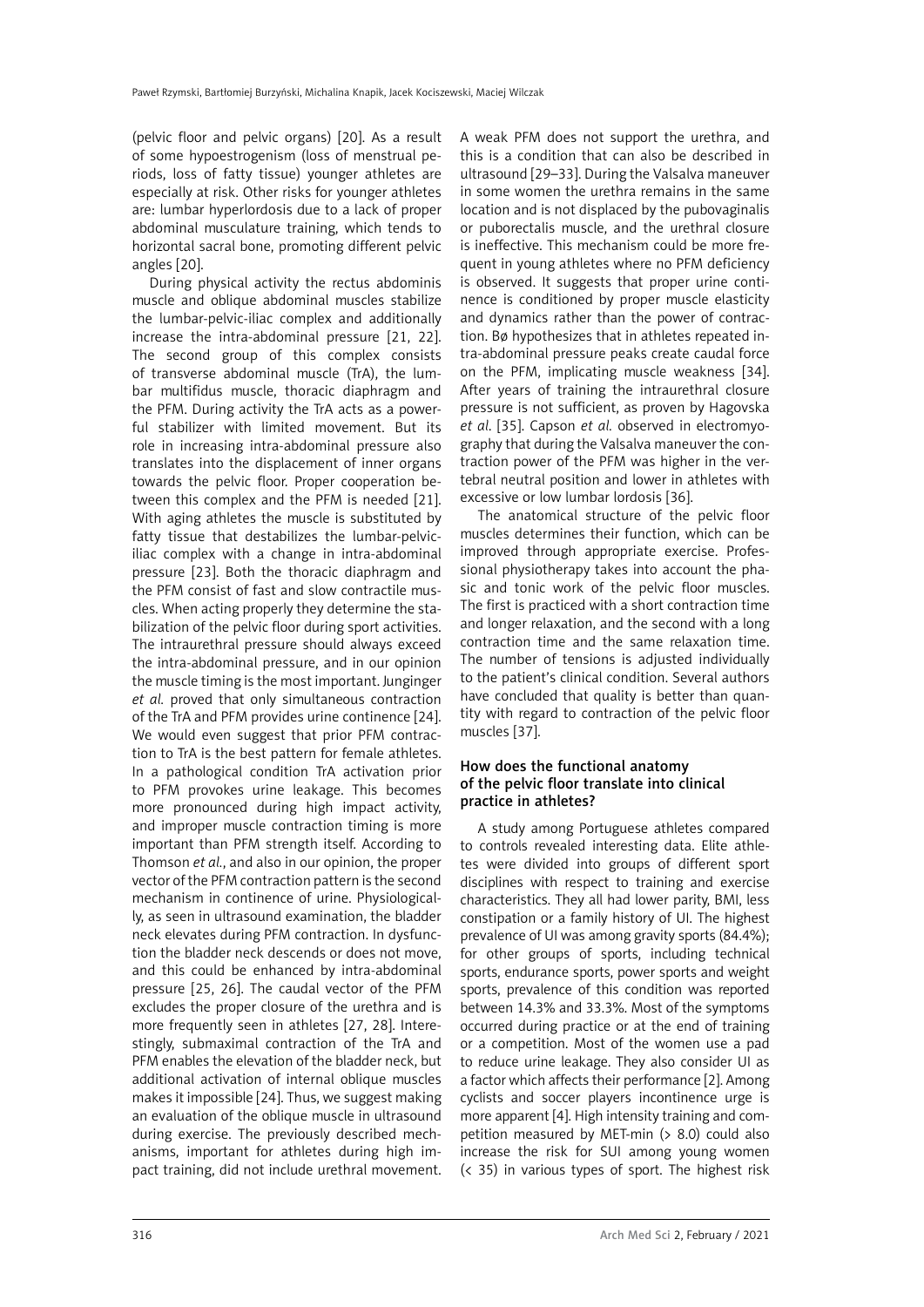was found for ball sports and athletics [3]. The incidence among nulliparous athletes is correlated directly with age and years and intensity of training. This condition remains hidden in younger athletes and can be one of the reasons for retiring from a sport [20]. The incidence of SUI is strongly associated with training volume and sport rankings in a dose-dependent manner [6]. Medically there is also a negative association of UI induced infections, ulcers and sleep disorders with sport performance [4]. In some disciplines, such as cheerleaders, fecal incontinence is more common than UI, and is reported by as many as 26.9%. No major differences were noted when dividing this group into bases and flyers [38].

Exercising women with UI may leak during physical activity while being continent during normal physical activity. However, it is often the case that top athletes are also at a higher risk of UI during daily activities, particularly those who practice gravity sports [4]. A very interesting observation was made by Thyssen *et al.*, namely that athletes experience more leakage during training than in competition (95% vs. 51%). This is probably due to high catecholamine levels during competition; they act as  $\alpha$ -receptors maintaining urethral closure [39]. Women triathletes form a special group. While they are younger than the typical population or elite sportswomen, they have lower prevalence of risk factors for UI/SUI. The controls show a higher prevalence of risk factors typically considered as increasing the risk of UI. On the other hand, as amateur triathletes become older they may accumulate more life risk factors such as deliveries, constipation or chronic disease. The high-impact sport itself does not seem to affect child delivery; thus obstetrical history is less important in urinary incontinence among sportswomen than strenuous exercise [40, 41]. There is no coherent literature in this field, although general factors are known and differences could be clinically irrelevant when considering triathlons. In the literature there is little in-depth analysis of the pathology or distinct features, and guidelines are lacking. However, we can expect that with the growing demand for quality of life and the growth of elite and amateur sports, the health service will have to address the problem of how to treat younger women with UI.

There are two opposing theories about how physical activity may affect the pelvic floor: (1) physical activity strengthens the PFMs; (2) exercises overload and weaken the pelvic floor. However, neither of them has been proved to date [34]. Athletes report more intense leakage at the end of training or competition. This suggests that they suffer from a lack of muscular endurance of the pelvic floor. Being a former elite athlete is probably not associated with later UI risk, but when performing sport UI is strongly associated with persistent urinary incontinence in future [4]. It is also uncertain whether high-impact sport causes a PFM imbalance with abdominal muscle fatigue or whether it damages the PFMs and leads to SUI. This question should be answered in well-designed studies. The more frequent the impact associated with increased intra-abdominal pressure, the greater should be the restraint and support of PFMs, which must be strengthened to prevent SUI and preserve the function [6, 42]. Moreover, eating disorders, including sport anorexia, among athletes such as long-distance runners can be associated with UI [4].

Participation in high impact and long-lasting training can increase the thickness of the levator ani and puborectalis without a direct influence on sub-urethral mechanical support and UI prevalence. When measured by MRI and ultrasound, women athletes were found to have increased muscle diameter, greater bladder neck descent and a larger hiatal area during the Valsalva maneuver. Greater muscle thickness can compensate for higher muscle distensibility [40]. In another study, volleyball and basketball athletes were found to exert lower perineal contracting pressures than non-athletes, thus being more susceptible to a higher risk of UI. There was also a strong correlation between lower perineal pressure and training volume. This suggests that there is a lack of PFM co-training in these disciplines [42]. However, observations based on the limited volume of studies may be misleading because athletes with thicker PFMs could simply continue their high-impact training and could have a better peri-urethral collagen type I to III ratio. Hypermobility of the urethra, which is typical for a decreased type I/III collagen ratio, is associated with pelvic organ prolapse prevalence rather than with UI. Nevertheless, adding occult SUI due to hypermobility of the kinking urethra may reveal that the true prevalence of urine leakage exceeds pelvic organ prolapse [40, 42].

### Diagnostics and treatment (training, co-training or scalpel?)

Stress urinary incontinence among sportswomen should be interdisciplinarily treated by physicians and physiotherapists with a knowledge of functional diagnostics. Previously, other approaches have been adopted with controversial results. Although bladder training can have a positive outcome in some cases of overloading, female athletes entering training or competition generally empty their bladder. Electrostimulation in the general population has also yielded questionable results [34]. More recent research indicates the advantage of high-intensity focused electromagnetic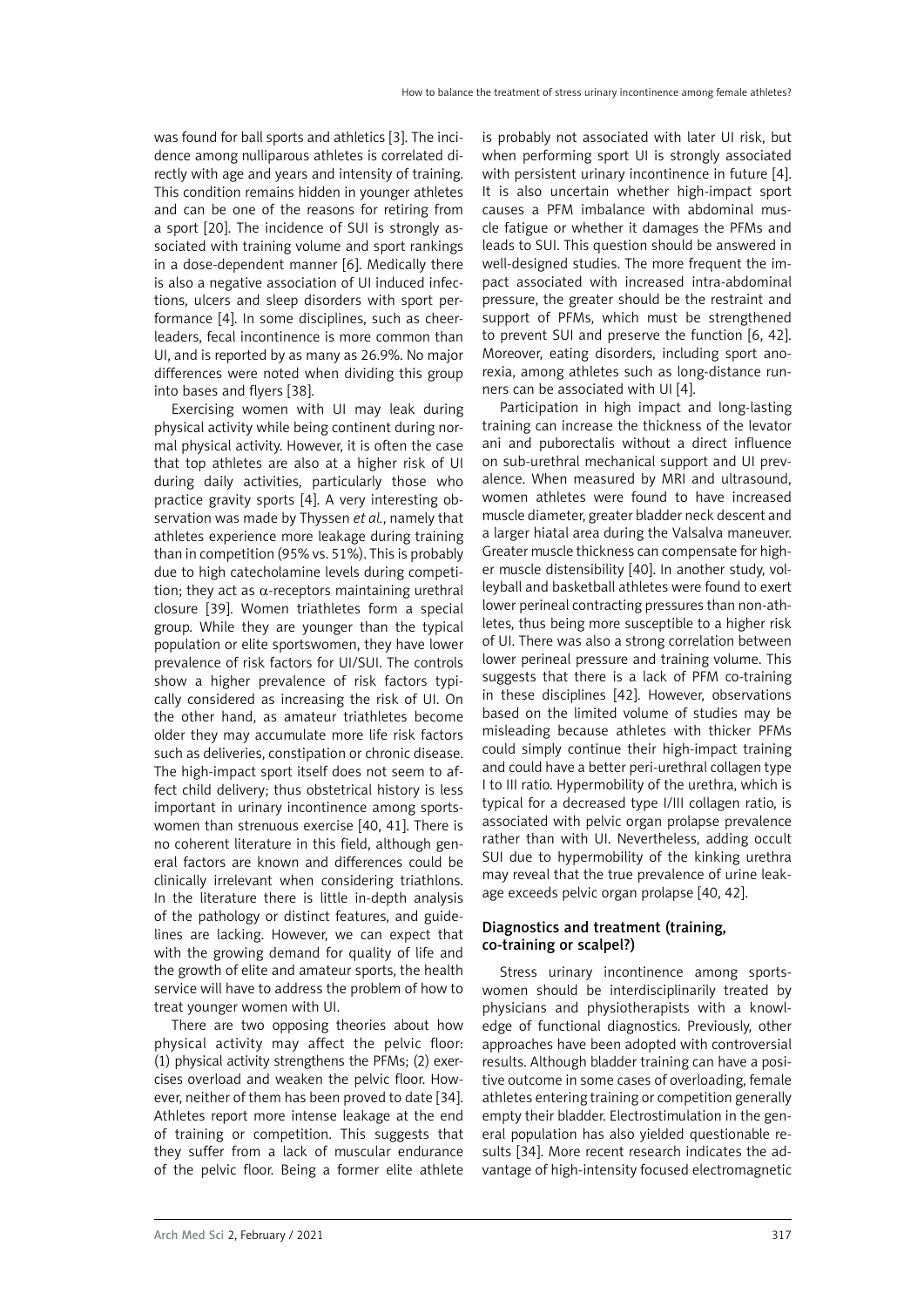(HIFEM) therapy over electrostimulation. Ultrasound has shown positive changes in the posttreatment dynamics of the pelvic floor (decreased anteroposterior diameter, laterolateral diameter, and hiatal area) [43]. Recently, a randomized trial showed that PFM training among athletes produced positive results [44]. Early postpartum exercising has not been found to have a negative influence on SUI, so even athletes at an elite level should not be discouraged from training [45]. We also recommend that both professions, physicians and physiotherapists, should use pelvic floor sonography (PFS) as an objective tool for diagnosis, prognosis and treatment monitoring. Initial good instruction for a patient on how to contract the PFM is crucial. According to the literature, half of women are unable to distinguish the PFM from abdominal muscle contractions. Vaginal examination during contraction is discussed by Mateus-Vasconcelos *et al.*, but no standardization has ever been made. Recently, the digital vaginal palpation method has been proposed for PFM contraction evaluation along with proper feedback for the patient to increase its therapeutic value. We suggest that the effects in PFS should be periodically checked. The hypopressive and relaxing method will promote intraabdominal pressure more towards the thoracic diaphragm, thereby sparing the pelvic floor, the so-called "Monica Seles cry" [20]. Hypopressive exercises based on diaphragm relaxation and a decrease of intraabdominal pressure should accompany PFM training [46]. The physiotherapy should include: proper vertebral balance, unblocking of the thoracic diaphragm, and the normotonic abdominal wall (neither hyper- nor hypotonic) [20]. Bernardes *et al.* propose hypopressive exercises during PFM contractions in the horizontal and vertical position (10 times 3–8 s) [47]. McLean *et al.* also observed that after PFM training  $(3 \times 12 \text{ contractions})$ , the proper pattern is advantageous in comparison to the contraction power itself [48]. There are few publications, but we also suggest including gynecologic pelvic floor sonography for teaching proper muscle contraction [30–33]. Easy sonographical access to these structures, with the possibility to present them dynamically in real time to the patient, is an ideal feedback method. It is crucial for younger athletes with a short urethra or a hypermobile kinking urethra because this condition could implicate a failure of incontinence prevention or PFM training. Wen *et al.* described urethral hypermobility in an ultrasound examination in SUI, mobility being over 20 mm and a change in the urethral kinking angle during the Valsalva maneuver [46, 49]. Junginger *et al.* examined the bladder neck with ultrasound and electromyography from the vagina and abdominal wall. They concluded that the proper pattern of PFM contraction is the most important without engagement of the abdominal muscles [24]. Iha *et al.* treated women with SUI according to NICE (National Institute of Clinical Excellence) with and without electrostimulation (3 × 8 contractions daily). Some improvement in sexual function was noted, but the results remain controversial in the intervention group. This is probably due to insufficient contractions and a lack of individualized muscle endurance estimated by functional diagnostics [50]. In other studies 8–12 contractions lasting for 10 s several times daily were more effective [51]. Luginbuehl *et al.* described PFM training with involuntary contractions in SUI women which was more effective in continence. This observation is relevant to sportswomen and in daily activity during involuntary intra-abdominal pressure increase. Sport training should also include pelvic floor neuro-muscular preparation for unexpected abdominal contractions [52]. During the muscle contraction the pelvic floor should lead to ventral and cranial movement and during the Valsalva maneuver the perineum should not move down without abdominal contraction [53]. According to our experience in urogynecological physiotherapy the caudal movement is acceptable only when previous cranial contraction of the pelvic floor is present. This contraction ahead of abdominal pressure increase is crucial for PFM stabilization in preventing incontinence.

Routine examinations of SUI should include vaginal atrophy and pelvic organ prolapse (POP) assessment, as well as other tests, such as pad and urodynamic examination, in unclear or complex cases. In our opinion, routine examinations of SUI should include a functional test with a full bladder, such as the cough test and PFS, as the only objective and most important urogynecological tool. Behavioral aspects of incontinence should also be discussed or surveyed by questionnaires to fully understand miction disturbance in women.

Ultrasound examination is more often used for diagnosing urogynecology patients. An advantage of ultrasound is the possibility of multiple repetitions in a short time with close contact with the patient and a real-time evaluation. The transvaginal probe has a high resolution, but a short range, although it is routinely used in gynecology. Ambulatory ultrasound scanning is important in gynecologic primary care worldwide. However, ultrasound with a vaginal probe for SUI is sufficient to visualize the urethra and the bladder neck. We would suggest that 2D ultrasound performed with a transvaginal probe (PFS-TV) be used in urogynecology centers more often, because many specialists are familiar with a transvaginal probe, which offers real-time high quality images with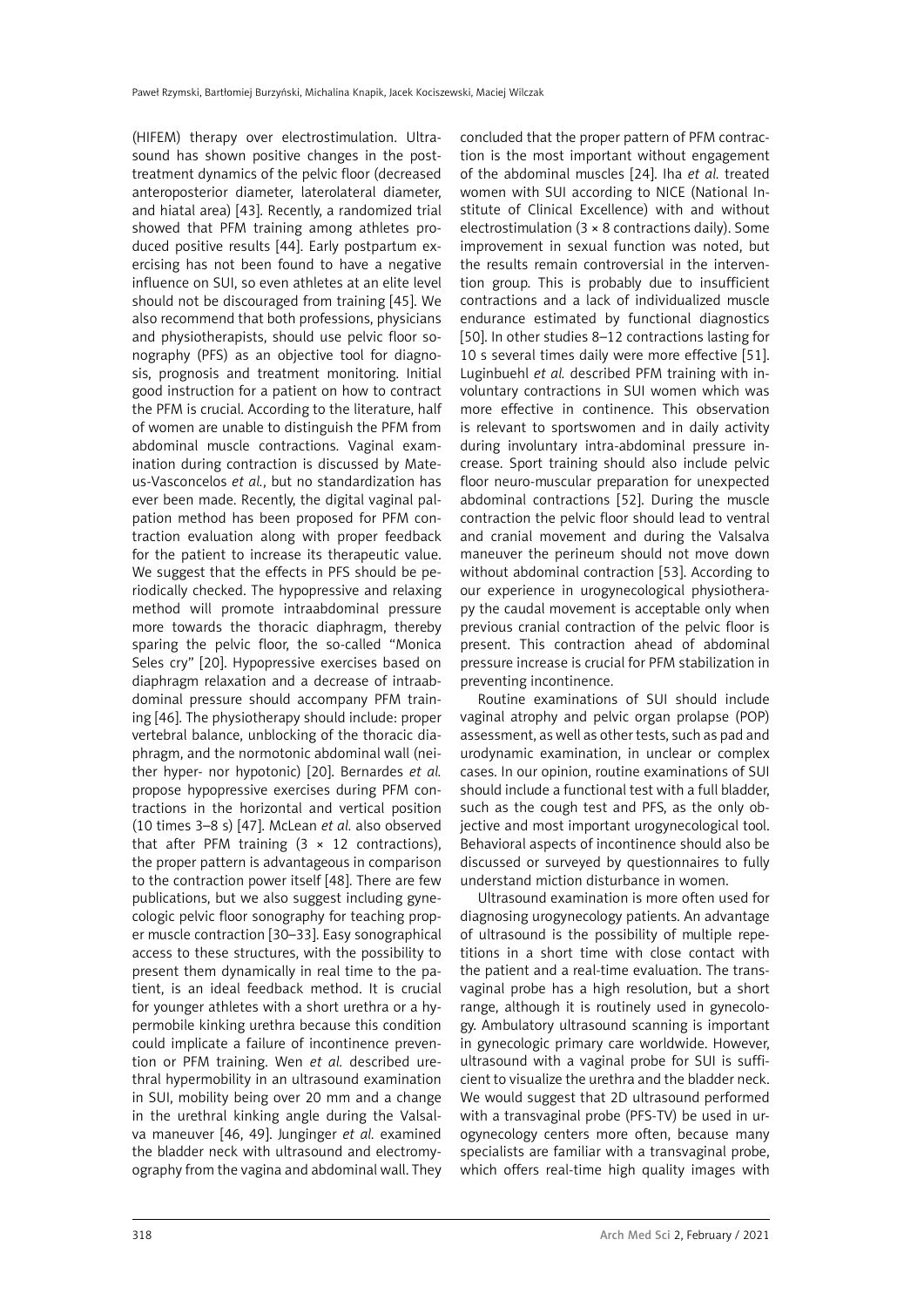a minimal influence on the female pelvic floor. The examination lasts additional minutes, but the advantages in diagnostics, functional diagnostics and contraction feedback are discussed in other parts of the article. In our opinion, using a small transvaginal probe outside the vagina minimizes the influence of the probe on the pelvic floor changes that occur during the Valsalva maneuver or pelvic floor muscle exercises. A detailed conception of PFS-TV is presented in Figure 1 [30–33].

Functional diagnostics should initially qualify women athletes for physiotherapy. The goal of the physical therapy is proper PFM function education. The techniques include manual therapy of the lumbo-pelvic-iliac complex and pelvic floor muscle training in real time with biofeedback (tonic and phase contractions). This can be achieved under ultrasound or electromyography. In ultrasound we can diagnose and teach cases of improper PFM contraction patterns (no movement or depression) and urethra movement. However, during real sport activity this method is limited [30–33]. Electromyography is more useful in evaluating PFM together with abdominal muscles during sport activities. It also enables the measurement of contraction power and timing, and can evaluate progress in urogynecology treatment. In the first training phase all exercises should be performed in a horizontal position with flexed lower extremities. In the subsequent phases modification of the position of the pelvis is possible and additional activities should be introduced. The number of PFM contractions should always be individualized for every woman athlete.

To assess the problem the pad test can quantify urine loss objectively, if the apparent incontinence is present. However, the pad test can quantify, but not reveal, the occult urinary incontinence. Different protocols have been described in the literature, but the most common protocols recommended by the International Continence Society are the 1-hour and 24-hour pad tests. This should also be performed among female athletes, especially because their quality of life and the demands of their sport are higher than in non-athletes. However, it could also disguise the true quantification of the problem and thus lead to surgical overtreatment. It is reasonable to perform both tests to check whether urine loss is occasional during exercise and absent in normal activities [5].

The treatment options for younger athletes, when a muscular disbalance is possible, require an individualized approach. Pharmacotherapy cannot treat anatomical factors such as urethral support, vesical neck function, and function of the PFM. Some drugs influencing urethral resting pressure



Figure 1. Pelvic floor sonography with a transvaginal probe (PFS-TV), U – urethra, BL – bladder, PB – symphysis pubis, D – elevation over reference line (lower margin of symphysis pubis). During the examination the physiology of urethral movement is followed: during urethral closure (D1) and during pushing (D2) with intraabdominal pressure

previously researched in SUI include  $\alpha$ -adrenoceptor agonists (ephedrine, norephedrine, cones, phenylpropanolamine), imipramine, clenbuterol, duloxetine and estrogen, with controversial results, few randomized controlled trials and none among athletes [34]. We can consider oestrogens when hypoestrogenism is present or even routinely in postmenopausal athletes, especially because of the higher risk of developing osteoporosis. After deep analysis of risk factors, such as eating disorders, hypoestrogenism, caffeine and alcohol intake, precise fluid intake should be discussed. Athletes should void shortly before training, but the fluid intake should cover their hydration needs [39]. Pelvic floor training is crucial for both prophylaxis and treatment of urinary incontinence. It should be considered as a first line treatment together with mechanical support. Especially valuable methods for athletes are pessaries and tampons, as they are the only non-invasive options that offer proper urethral support during longer physical activity. The only report of athletes using tampons during activity showed total dryness during activity [34, 39]. Long-term compliance of pessaries in SUI is affected by age, with better compliance in those over 60. No such studies have been conducted among athletes, but we suppose that avoidance of surgery and intermittent (occasional) problems with SUI should implicate good long-term athletes' compliance [54].

Pharmacological treatment has limited application in young athletes. In older sportswomen the prevalence of urge or mixed incontinence could be higher, but still hypermobile urethra or occult incontinence with urge should be considered. The failures in proper incontinence treatment can be attributed to: wrong diagnosis with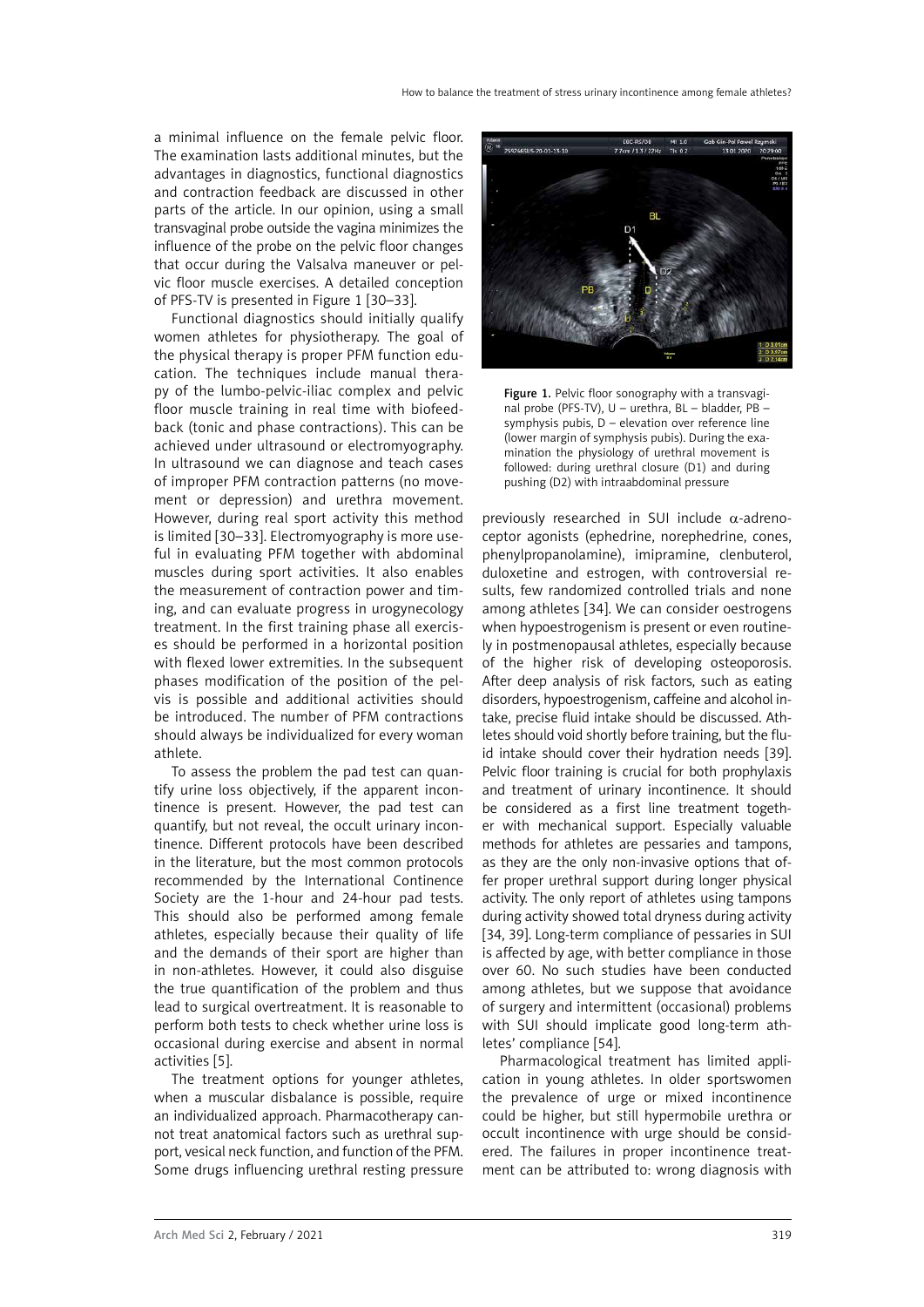

Figure 2. Interdisciplinary treatment of stress urinary incontinence in sportswomen

objective pelvic floor sonography, wrong tampon/ pessary vaginal placement (too deep) or an improper physiotherapeutic approach. After clear exclusion of the above reasons among athletes with mixed or urge incontinence some pharmacological treatment should be considered. There is little literature, although duloxetine or imipramine can improve quality of life, but it is unclear whether they fully cure symptoms in athletes. Side effects are also to be expected. Pseudoephedrine hydrochloride, a common  $\alpha$ -adrenergic agent, is prohibited in sport when present in urine over 150  $\mu$ /ml. Anticholinergics should be avoided in athletes because they affect the sweating mechanisms and therefore increase the risk of heat stroke [39]. If all the above options fail, surgery could be considered. However, the surgery itself may have a negative impact on the effectiveness of later PFM training, while training has no impact on future surgery. Nevertheless, urinary incontinence should be observed by the examiner and all causes carefully evaluated or excluded. Mid-urethral slings are a common method of treatment, but in young athletes are inappropriate if the leakage occurs only during sport. Among them TVT (transvaginal tape, retropubic) and TVT-O (transobturator tape) independently from the technique adopted in SUI might be similarly effective and safe at long-term follow-up. The subjective and objective cure rates varied from 61.6 to 81.3%, but the studies do not separate younger women and/or athletes [55].

# Tips and tricks in the treatment of young women athletes (Figure 2)

In summary, there are no randomized controlled trials or reports on the effect of any treatment for stress urinary incontinence in female athletes. However, strength and timing training of the pelvic floor muscles has been shown to be effective in SUI with a cure rate of up to 69% [34]. In our opinion these numbers are too optimistic in athletes and should be proved in future studies. Pelvic floor muscle training has no serious adverse effects and has been recommended as a firstline treatment in the general population. The use of preventive devices such as vaginal tampons or pessaries can prevent leakage during high impact physical activity with a lack of symptoms in up to 100% of cases [56]. The pelvic floor muscles need to be much stronger in elite athletes than in other women and with an adequate contraction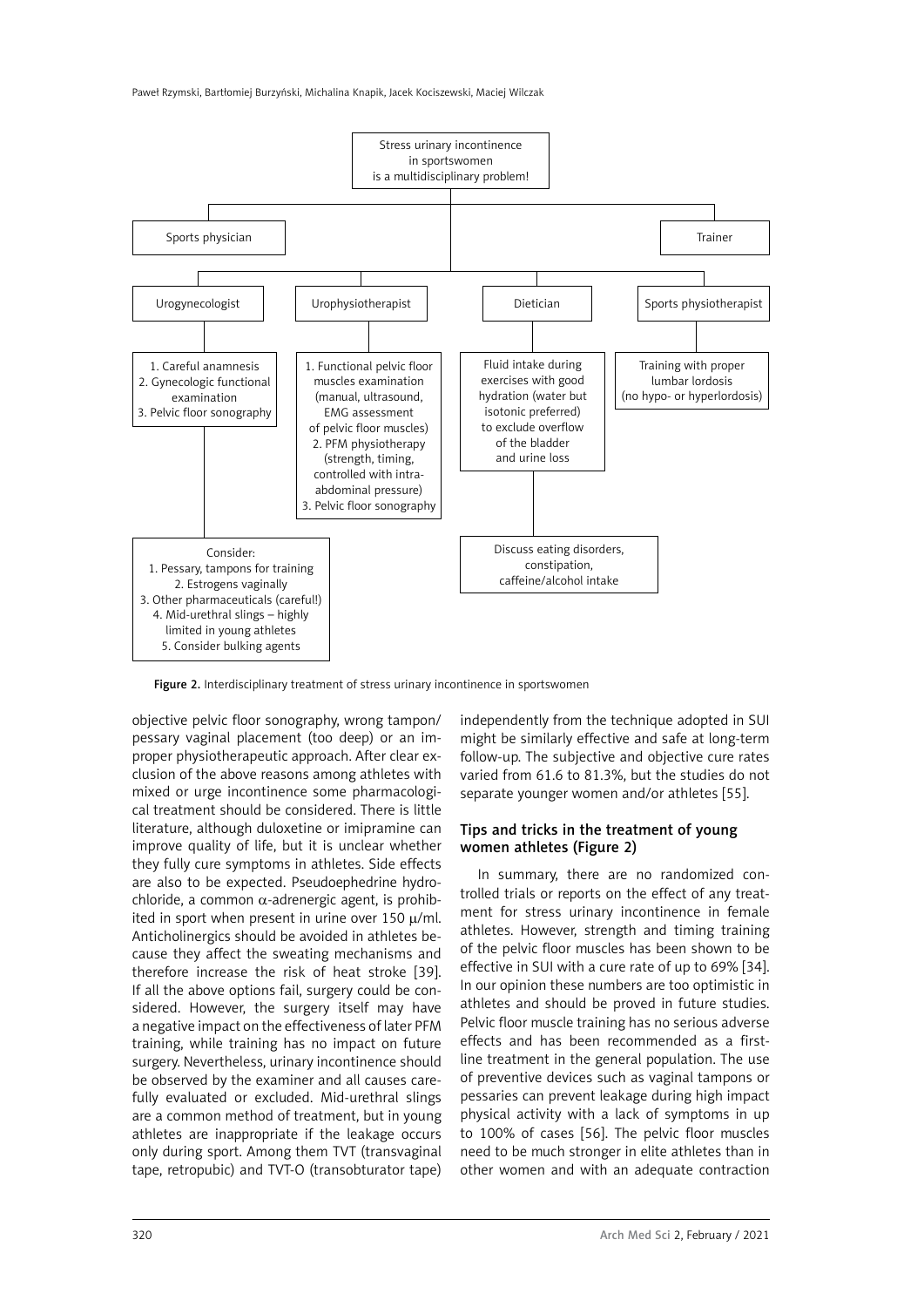pattern, but sub-urethral support is still crucial for urine continence. Exercises to improve their function should include phasic and tonic contractions. Phase tension gives quick support for the urethra, while tonic work provides adequate stabilization of the urethra. There is no literature on bulking agents among athletes, but it is probable that future studies will provide promising results.

# Conflict of interest

The authors declare no conflict of interest.

References

- 1. Irwin DE, Kopp ZS, Agatep B et al. Worldwide prevalence estimates of lower urinary tract symptoms, overactive bladder, urinary incontinence and bladder outlet obstruction. BJU Int 2011; 108: 1132-8.
- 2. Carvalheis A, Jorge RN, Bo K. Performing high-level sport is trongly associated with urinary incontinence in elite athletes: a comparative study of 372 elite female athletes and 372 controls. Br J Sport Med 2018; 52: 1586-90.
- 3. Hagovska M, Svihra J, Bukova A Drackova D. Prevalence and risk of sport types to stress urinary incontinence in sportswomen: a cross-sectional study. Neurourol Urodyn 2017; 37: 1957-64.
- 4. Goldstick O, Constantini N. Urinary incontinence in physically active women and female athletes. Br J Sport Med 2014; 48: 296-8.
- 5. dos Santos KM, Da Rosa TH, Tonon da Luz CS, et al. Quantification of urinary loss in nulliparous athletes during 1 hour of sports training. PM R 2019; 11: 495-502.
- 6. Da Rosa T, Brandao S, Mascarenhas T, et al. Volume of training and the ranking level are associated with the leakage of urine in young female trampolinists. Clin J Sport Med 2015; 25: 270-5.
- 7. Casey EK, Temme K. Pelvic floor muscle function and urinary incontinence in the female athlete. Phys Sportmed 2017; 45: 399-407.
- 8. Rzymska I, Rzymski P, Wilczak M. The influence of passive and active moral training on medical university on changes of students' moral competence. Ann Agric Environ Med 2014; 21: 161-6.
- 9. Yi J, Tenfelde S, Tell D, et al. Triathlete risk of pelvic floor disorders, pelvic girdle pain and female athlete triad. Female Pelvic Med Recotr Surg 2016; 22: 373-6.
- 10. Raizada V, Mittal RK. Pelvic floor anatomy and applied physiology. Gastroenterol Clin North Am 2008; 7: 493-509.
- 11. Weinstein MM, Jung SA, Pretorius DH, Nager CW, den Boer DJ, Mittal RK. The reliability of puborectalis muscle measurements with 3-dimensional ultrasound imaging. Am J Obstet Gynecol 2007; 197: 68.e1-6.
- 12. Nyangoh Timoh K, Moszkowicz D, Zaitouna M, et al. Detailed muscular structure and neural control anatomy of the levator ani muscle: a study based on female human fetuses. Am J Obstet Gynecol 2018; 218: 121.e1-12.
- 13. Stoker J. Anorectal and pelvic floor anatomy. Best Pract Res Clin Gastroenterol 2009; 23: 463-75.
- 14. Oelrich TM. The urethral sphincter muscle in the male. Am J Anat 1980; 158: 229-46.
- 15. Nakajima F, Takenaka A, Uchiyama E, Hata F, Suzuki D, Murakami G. Macroscopic and histotopographic study of the deep transverse perineal muscle (musculus transversus perinei profundus) in elderly Japanese. Ann Anat 2007; 189: 65-74.
- 16. Oelrich TM. The striated urogenital sphincter muscle in the female. Anat Rec 1983; 205: 223-32.
- 17. Jung J, Ahn HK, Huh Y. Clinical and functional anatomy of the urethral sphincter. Int Neurourol J 2012; 16: 102-6.
- 18. Bordoni B, Sugumar K, Leslie SW. Anatomy, Abdomen and Pelvis, Pelvic Floor. StatPearls. Treasure Island (FL): StatPearls Publishing; 2019.
- 19. Wei JT, De Lancey JO. Functional anatomy of the pelvic floor and lower urinary tract. Clin Obstet Gynecol 2004; 47: 3-17.
- 20. Laffitte A. Management of urinary incontinence in the adolescent athlete. Arch Pediatr 2015; 5 Suppl 1: 196-7.
- 21. Richardson C, Hodges PW, Hides J (eds). Kinezyterapia w stabilizacji kompleksu lędźwiowo-miednicznego. Wrocław: Elsevier Urban & Partner; 2009.
- 22. Stokes IAF, Gardner-Morse MG, Henry S. Abdominal muscle activaion increases lumbar spinal staility: analysis of contrubutions of different muscle groups. Clin Biomech (Bristol, Avon) 2011; 26: 797-803.
- 23. Woodham M, Woodham A, Skeate JG, Freeman M. Long-term lumbar multifidus muscle atrophy changes documented with magnetic resonance imaging: a case series. J Radiol Case Rep 2014; 8: 27-34.
- 24. Junginger B, Baessler K, Sapsford R, Hodges PW. Effect of abdominal and pelvic floor tasks on muscle activity, abdominal pressure and bladder neck. Int Urogynecol J 2010; 21: 69-77.
- 25. Thompson JA, O'Sullivan PB, Briffa NK, Neumann P. Differences in muscle activation patterns during pelvic floor muscle contraction and Valsalva maneuver. Neurourol Urodyn 2006; 25: 148-55.
- 26. Thompson JA, O'Sullivan PB, Briffa NK, Neumann P. Altered muscle activation patterns in symptomatic women during pelvic floor muscle contraction and Valsalva manouevre. Neurourol Urodyn 2006; 25: 268-76.
- 27. Jones BP, L'Heveder A, Saso S, Yazbek J, Smith JR, Dooley M. Sports gynaecology. Obstet Gynecol 2019; 21: 85-94.
- 28. Carvalhais A, Natal Jorge R, Bø K. Performing high-level sport is strongly associated with urinary incontinence in elite athletes: a comparative study of 372 elite female athletes and 372 controls. Br J Sports Med 2018; 52: 1586-90.
- 29. Pirpiris A, Shek KL, Dietz HP. Urethral mobility and urinary incontinence. Ultrasound Obstet Gynecol 2010; 36: 507-11.
- 30. Wlaźlak E, Kluz T, Surkont G, Kociszewski J. Urethral funneling visualized during pelvic floor sonography – analysis of occurrence among urogynecological patients. Ginekol Pol 2018; 89: 55-61.
- 31. Dresler MM, Kociszewski J, Wlaźlak E, Pędraszewski P, Trzeciak A, Surkont G. Repeatability and reproducibility of measurements of the suburethral tape location obtained in pelvic floor ultrasound performed with a transvaginal probe. J Ultrason 2017; 17: 101-5.
- 32. Wlaźlak E, Kluz T, Kociszewski J, et al. The analysis of repeatability and reproducibility of bladder neck mobility measurements obtained during pelvic floor sonography performed introitally with 2D transvaginal probe. Ginekol Pol 2017; 88: 360-5.
- 33. Wlaźlak E, Kociszewski J, Suzin J, Dresler M, Surkont G. Urethral length measurement in women during sonographic urethrocystography – an analysis of repeatability and reproducibility. J Ultrason 2016; 16: 25-31.
- 34. Bø K. Urinary incontinence, pelvic floor dysfunction, exercise and sport. Sports Med 2004; 34: 451-64.
- 35. Hagovska M, Švihra J, Buková A, Dračková D, Švihrová V. Prevalence and risk of sport types to stress urinary in-